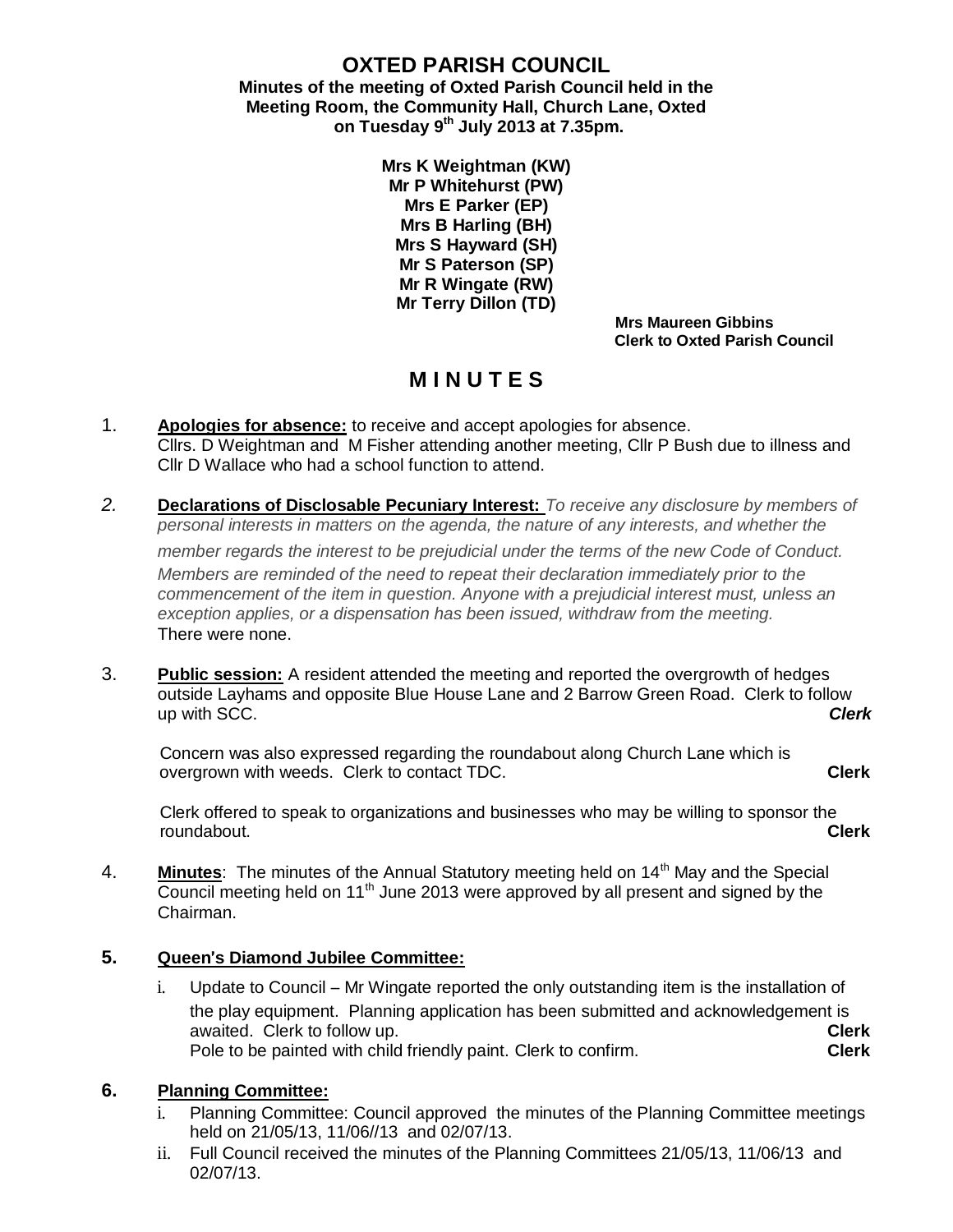## **7. Burial Ground Committee:**

i. Thanks to clerk for compiling the regulations. It was agreed that 3.1 should be changed to read 'Admission to the burial ground is permitted between 9.00am and dusk'. The regulations were approved by Council. Clerk will now ensure all burial grave and garden of remembrance plot purchasers will receive a copy of the regulations, plans and fees. The documents will also be sent to all funeral directors who use the Oxted Burial Ground. **Clerk**

## **8. Chairman**'**s announcements**

CCTV – The Chairman updated the Council regarding the update which Inspector Angie Austin gave OPC at its last meeting. It was confirmed that the Parish Council originally gave money to enable the police to have CCTV. Mrs E Parker confirmed money was also provided for a pole and camera to be installed in Hurst Green. After discussion it was agreed that Shop watch is very successful and CCTV is not beneficial to the area. The Parish Councillors agreed unanimously that the Parish Council cannot afford to fund the CCTV and have to be aware that they are guardians of public money. Clerk to communicate decision to Inspector Angie Austin. **Clerk**

TDC have allocated £50k of s106 monies for Skatepark in Mill Lane, Hurst Green. The original skatepark was vandalised. Clerk to contact Steve Hyder at TDC for an update and to ascertain whether additional funding is required for any equipment. **Clerk** 

Parish Newsletter – a sample newsletter was circulated at the last Parish Council meeting. It was agreed OPC will publish a newsletter early in 2014. Clerk needs articles/reports/photos of councillors/planting bulbs/burial ground/grant aid/Master Park/highways update. The newsletter needs to be readable and promote general meeting/ meeting dates. Clerk requires information by September. **ALL**

9. **Highways** – Mr S Paterson reported that potholes have been filled in Barrow Green Road. Mrs B Harling further confirmed that she has reported a number of highway issues pertaining to potholes, signposts and overgrowth of hedges etc and all have been, or are being, dealt with within 24 hours to 4 days.

Clerk to follow up the situation regarding the delivery lorries accessing Boots pharmacy which are damaging pavements. **Clerk**

Clerk reported the obstructions outside the burial grounds. Clerk is concerned regarding the accessibility for vehicles attending funerals. Mrs K Weightman agreed to position cones in view of the funerals scheduled for 10<sup>th</sup> and 11<sup>th</sup> July **KW** . Clerk to communicate the concerns to PC Tristan Barnett. **Clerk**

Mrs B Harling raised concerns regarding the staples etc. being used to affix notices to the Parish Council notice boards. It was agreed the Clerk to contact offenders when identified. Notices detailing what fixings and notices are permitted to be attached to all notice boards by the clerk. **Clerk**

**10. Clerk**'**s report:** on actions taken since the last meeting. **Attached**

#### 11. **Correspondence:** List was emailed prior to the meeting.

Clerk tabled a letter which had been handed to Mrs B Harling regarding the 410 bus route and a particularly unhelpful bus driver. A request was made in the letter for an additional bus stop in Warren Lane. Mrs E Parker reported that District councillors went around the district late in 2012 and a site was identified before the Warren Lane junction;